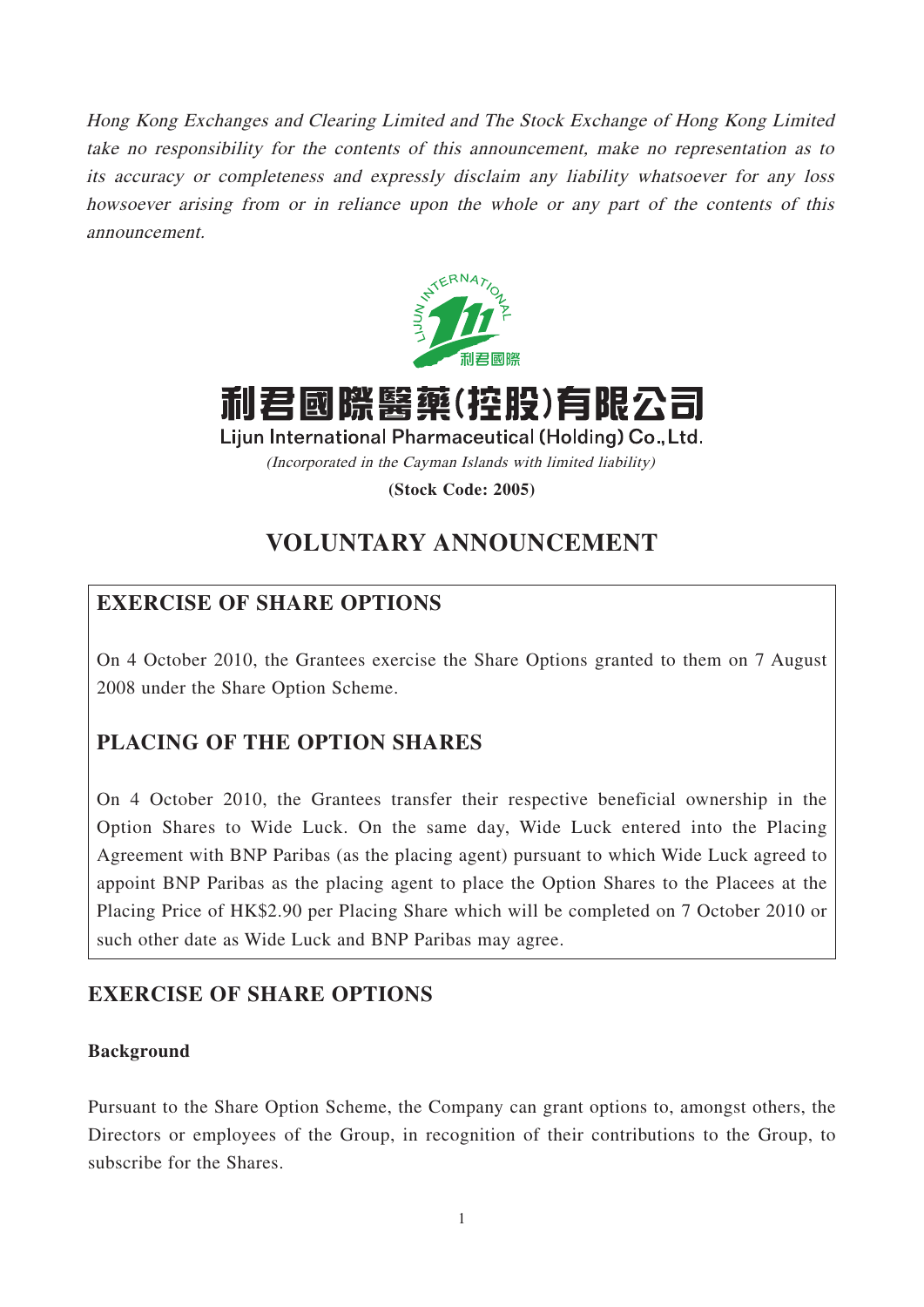On 7 August 2008, Share Options were granted to the following Grantees to subscribe for an aggregate of 100,000,000 Shares at an exercise price of HK\$0.70 per Share, exercisable from 7 August 2008 to 6 August 2011:

| <b>Grantees</b>                          | Number of<br><b>Option Shares</b> |
|------------------------------------------|-----------------------------------|
| Wu Qin (Chairman and executive Director) | 7,000,000                         |
| Qu Jiguang (executive Director)          | 7,000,000                         |
| Xie Yunfeng (executive Director)         | 7,000,000                         |
| Huang Chao (executive Director)          | 5,000,000                         |
| Wang Xianjun (executive Director)        | 6,000,000                         |
| Duan Wei (executive Director)            | 7,000,000                         |
| Gao Shuping (executive Director)         | 6,000,000                         |
| Other employees of the Group             | 55,000,000                        |
| Total:                                   | 100,000,000                       |

### **Details of the exercise of Share Options**

On 4 October 2010, the Grantees exercise the Share Options granted to them on 7 August 2008 under the Share Option Scheme.

The 100,000,000 Option Shares representing (i) about 4.25% of the Company's existing total issued share capital of 2,354,904,488 Shares; and (ii) about 4.07% of the total issued share capital of the Company as enlarged by the issue of the Option Shares i.e. 2,454,904,488.

The exercise price of the Share Options is HK\$0.70 per Option Share, representing (i) a discount of approximately 76.97% to the closing price of HK\$3.04 per Share as quoted on the Stock Exchange on the last trading day before the allotment and issue i.e. 30 September 2010; and (ii) a discount of approximately 76.99% to the average closing price of HK\$3.042 per Share as quoted on the Stock Exchange for the last five trading days ended on and including 30 September 2010.

The Option Shares rank pari passu in all respects with the existing issued Shares. The Listing Committee of the Stock Exchange has granted the listing of and permission to deal in the Option Shares in October 2005 at the time when the Shares were allowed to be listed and dealt with on the Main Board of the Stock Exchange.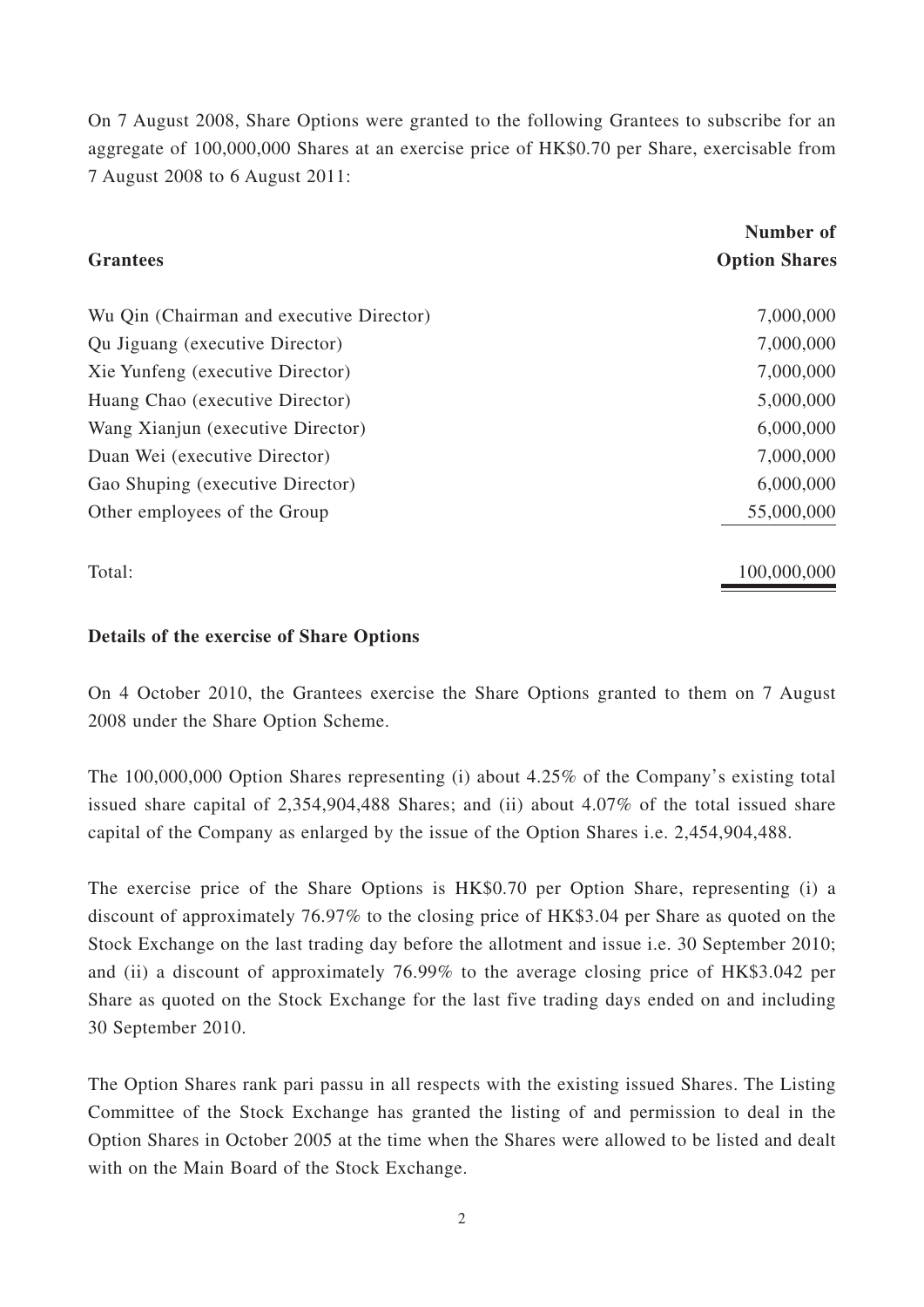### **Use of proceeds**

The net proceeds to the Company from the allotment and issue of the Option Shares is approximately HK\$70,000,000 and will be used as general working capital for the Group.

### **General**

After the aforesaid exercise of the Share Options, the Company has no share option which is still outstanding as at the date of this announcement.

### **PLACING OF THE OPTION SHARES**

#### **Introduction**

On 4 October 2010, the Grantees transfer their respective beneficial ownership in the Option Shares to Wide Luck. On the same day, Wide Luck entered into the Placing Agreement with BNP Paribas pursuant to which Wide Luck agreed to appoint BNP Paribas as the placing agent to place the Option Shares to the Placees.

#### **Placing agent and Placees**

BNP Paribas agreed to act as the placing agent for the Grantees to place a maximum number of 100,000,000 Option Shares on a best effort basis. BNP Paribas shall not, as far as it is aware, place any of the Option Shares to any connected persons (as defined in the Listing Rules).

BNP Paribas was entitled to receive a placing agent commission which was arrived at after arm's length negotiation between Wide Luck and BNP Paribas.

### **Placing Price**

The Placing Price is HK\$2.90 per Placing Share, representing (i) a discount of approximately 4.61% to the closing price of HK\$3.04 per Share as quoted on the Stock Exchange on the last trading day before the allotment and issue i.e. 30 September 2010; and (ii) a discount of approximately 4.67% to the average closing price of HK\$3.042 per Share as quoted on the Stock Exchange for the last five trading days ended on and including 30 September 2010.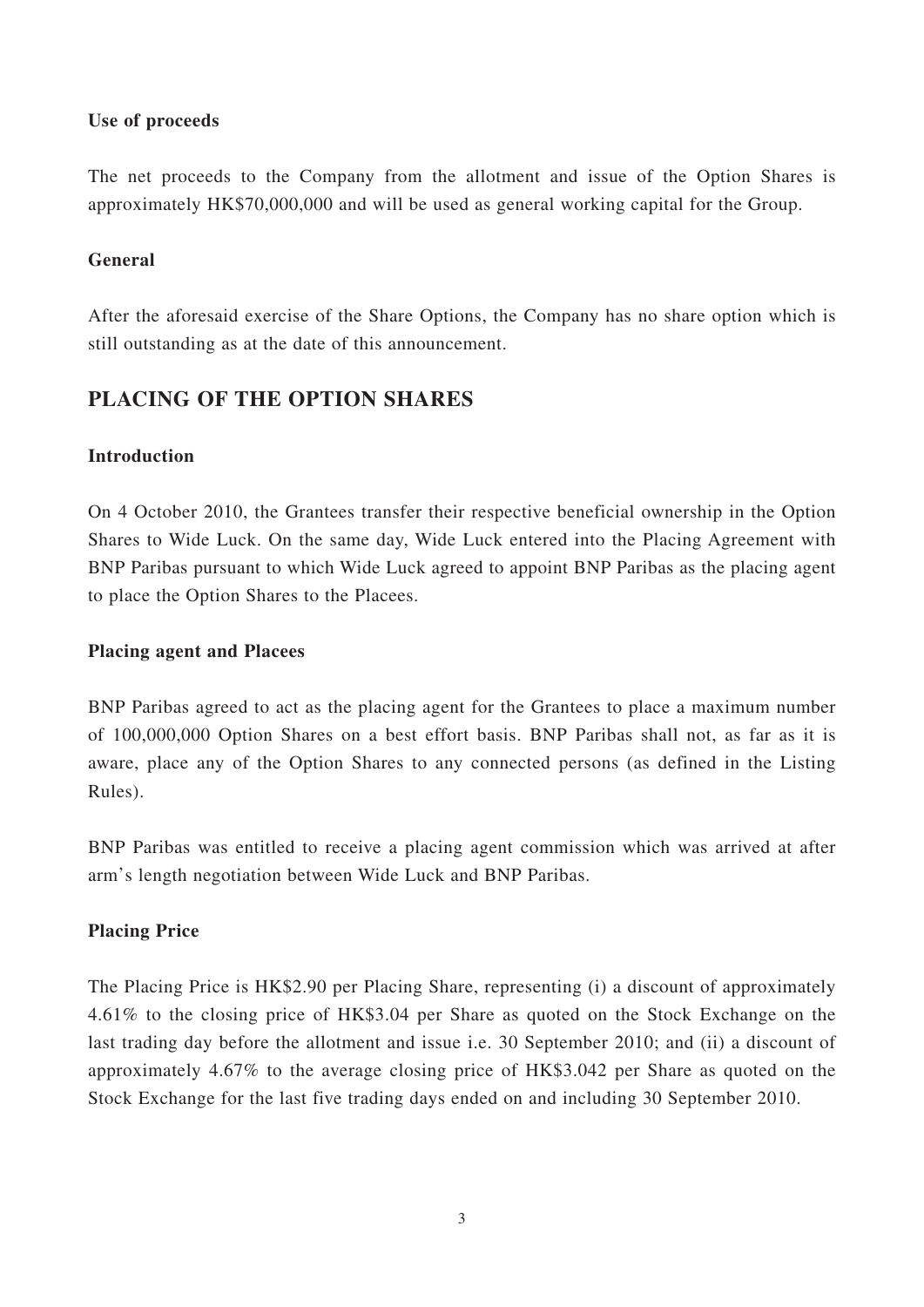#### **General**

Completion of the Placing will take place on 7 October 2010 or such other date as Wide Luck and BNP Paribas may agree.

The Placing Shares was sold free of any third party rights and together with all dividends and distributions declared, made or paid after the date of the Placing Agreement.

### **SHAREHOLDING STRUCTURE OF THE COMPANY**

The following table sets out the shareholding structure of the Company prior to and upon completion of the exercise of the Share Options, the Transfer and the Placing:

|                           | <b>Existing shareholding</b> |                             | <b>Shareholding after</b><br>the exercise of<br>the Share Options and<br>the Transfer |                             | <b>Shareholding after</b><br>the exercise of<br>the Share Options,<br>the Transfer and<br>the Placing |                             |
|---------------------------|------------------------------|-----------------------------|---------------------------------------------------------------------------------------|-----------------------------|-------------------------------------------------------------------------------------------------------|-----------------------------|
|                           |                              | No. of Shares Approximate % |                                                                                       | No. of Shares Approximate % |                                                                                                       | No. of Shares Approximate % |
| Prime United              |                              |                             |                                                                                       |                             |                                                                                                       |                             |
| <b>Industries Limited</b> | 641,655,000                  | 27.25                       | 641,655,000                                                                           | 26.14                       | 641,655,000                                                                                           | 26.14                       |
| China Pharmaceutical      |                              |                             |                                                                                       |                             |                                                                                                       |                             |
| Company Limited           | 571,500,000                  | 24.27                       | 571,500,000                                                                           | 23.28                       | 571,500,000                                                                                           | 23.28                       |
| Wide Luck                 |                              |                             | 100,000,000                                                                           | 4.07                        |                                                                                                       |                             |
| Placees (Note)            |                              |                             |                                                                                       |                             | 100,000,000                                                                                           | 4.07                        |
| Other public              |                              |                             |                                                                                       |                             |                                                                                                       |                             |
| shareholders              | 1,141,749,488                | 48.48                       | 1,141,749,488                                                                         | 46.51                       | 1,141,749,488                                                                                         | 46.51                       |
| Total                     | 2,354,904,488                | 100.00                      | 2,454,904,488                                                                         | 100.00                      | 2,454,904,488                                                                                         | 100.00                      |

Note: The Placees are also public shareholders.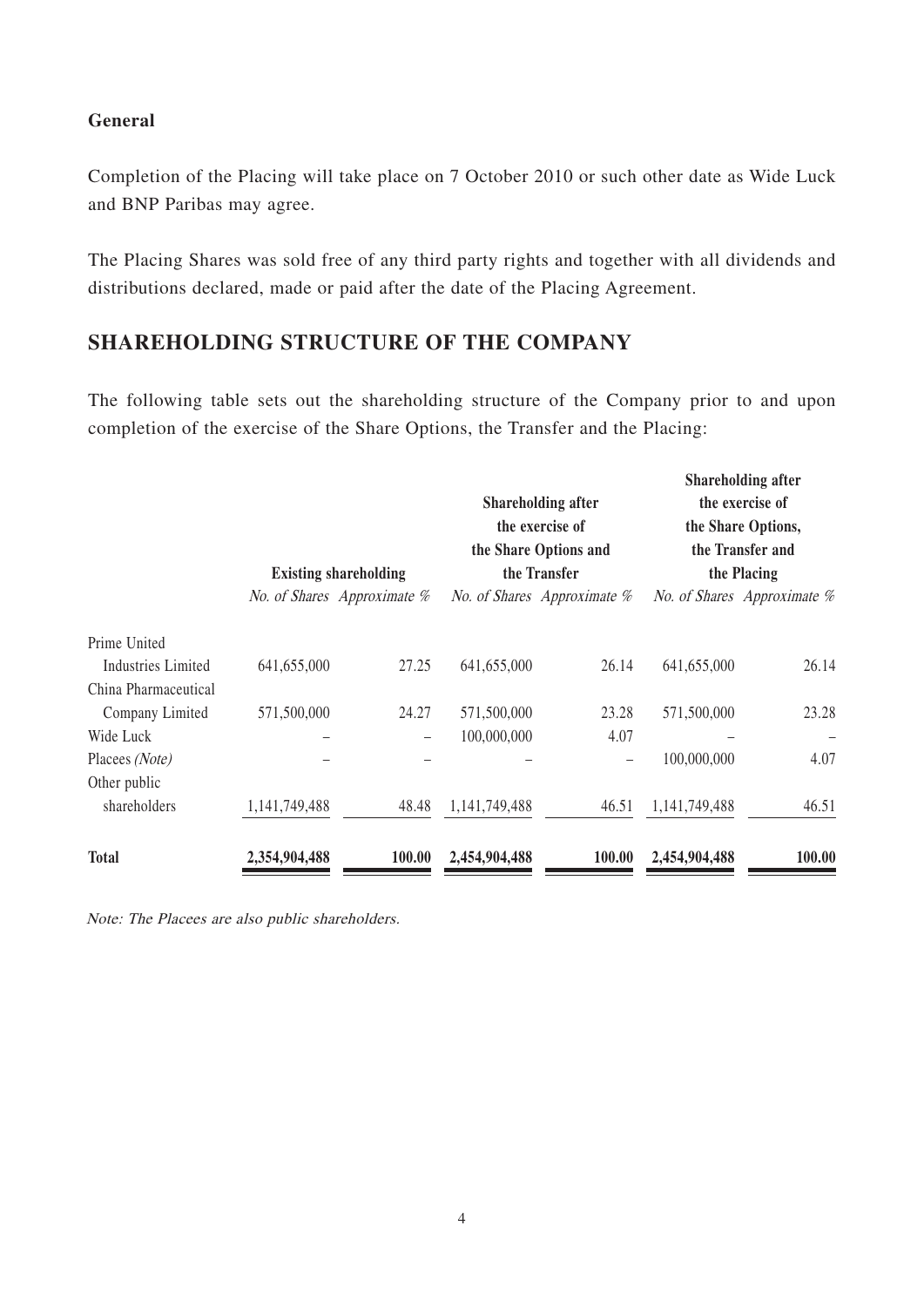# **DEFINITIONS**

Unless the context requires otherwise, the following words and phrases used in this announcement have the following meanings:

| "BNP Paribas"   | BNP Paribas Capital (Asia Pacific) Limited, acting as the<br>placing agent of the Placing. It is a corporation licensed to<br>carry out Type 1 (dealing in securities) and Type 6 (advising<br>on corporate finance) regulated activities under the SFO |
|-----------------|---------------------------------------------------------------------------------------------------------------------------------------------------------------------------------------------------------------------------------------------------------|
| "Board"         | the board of Directors                                                                                                                                                                                                                                  |
| "Company"       | Lijun International Pharmaceutical (Holding) Co., Ltd. $(\text{A})$<br>君國際醫藥(控股)有限公司), a company incorporated<br>in the Cayman Islands with limited liability, the Shares of<br>which are listed on the Stock Exchange                                  |
| " $Directory$ " | the directors of the Company                                                                                                                                                                                                                            |
| "Grantees"      | certain Directors and employees of the Group who were<br>granted share options by the Company in August 2008 to<br>subscribe for an aggregate of 100,000,000 Shares under the<br>Share Option Scheme                                                    |
| "Group"         | the Company and its subsidiaries                                                                                                                                                                                                                        |
| "HK\$"          | Hong Kong dollars, the lawful currency of Hong Kong                                                                                                                                                                                                     |
| "Listing Rules" | The Rules Governing the Listing of Securities on the Stock<br>Exchange                                                                                                                                                                                  |
| "Option Shares" | the Shares allotted and issued by the Company upon the<br>exercise of the Share Options                                                                                                                                                                 |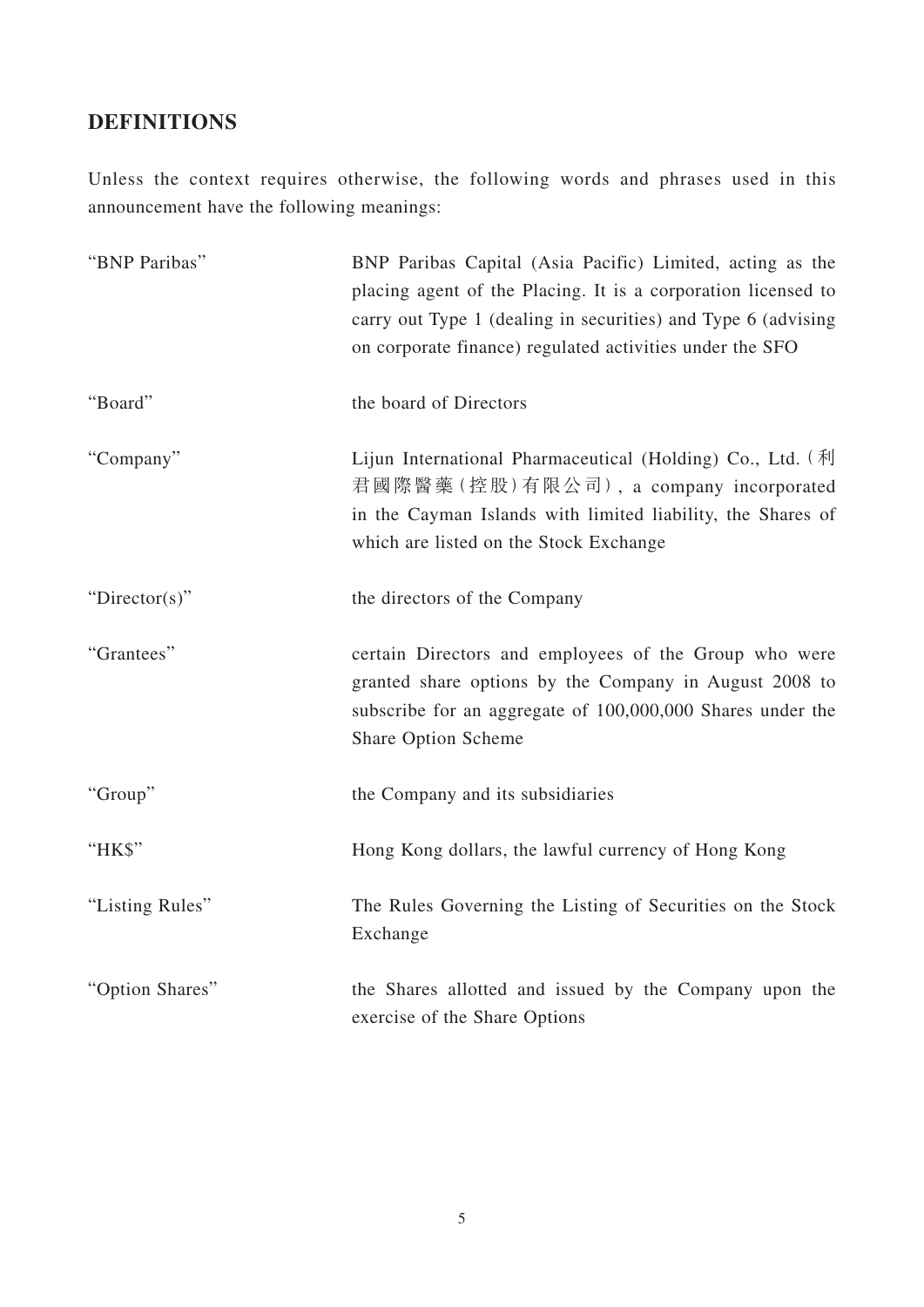| " $Place(s)$ "        | any professional, institutional or other investor(s) or any of<br>their respective subsidiaries or associates procured by BNP<br>Paribas to subscribe for any of the Option Shares pursuant to<br>BNP Paribas's obligations under the Placing Agreement |
|-----------------------|---------------------------------------------------------------------------------------------------------------------------------------------------------------------------------------------------------------------------------------------------------|
| "Placing"             | the placing of the Option Shares by BNP Paribas pursuant to<br>the terms and conditions of the Placing Agreement                                                                                                                                        |
| "Placing Agreement"   | the placing agreement dated 4 October 2010 and entered<br>into between Wide Luck and BNP Paribas in relation to the<br>Placing                                                                                                                          |
| "Placing Price"       | the placing price of the Placing Shares                                                                                                                                                                                                                 |
| "Placing Shares"      | the Shares placed by BNP Paribas to the Placees pursuant to<br>the terms and conditions of the Placing Agreement                                                                                                                                        |
| "Shares"              | ordinary share(s) of HK\$0.02 each in the share capital of the<br>Company                                                                                                                                                                               |
| "Share Options"       | the share options granted by the Company under the Share<br>Option Scheme in August 2008                                                                                                                                                                |
| "Share Option Scheme" | a share option scheme approved by a written resolution of all<br>shareholders of the Company on 16 October 2005                                                                                                                                         |
| "Stock Exchange"      | The Stock Exchange of Hong Kong Limited                                                                                                                                                                                                                 |
| "Transfer"            | the transfer of the beneficial ownership in the $100,000,000$<br>Option Shares from the Grantees to Wide Luck                                                                                                                                           |